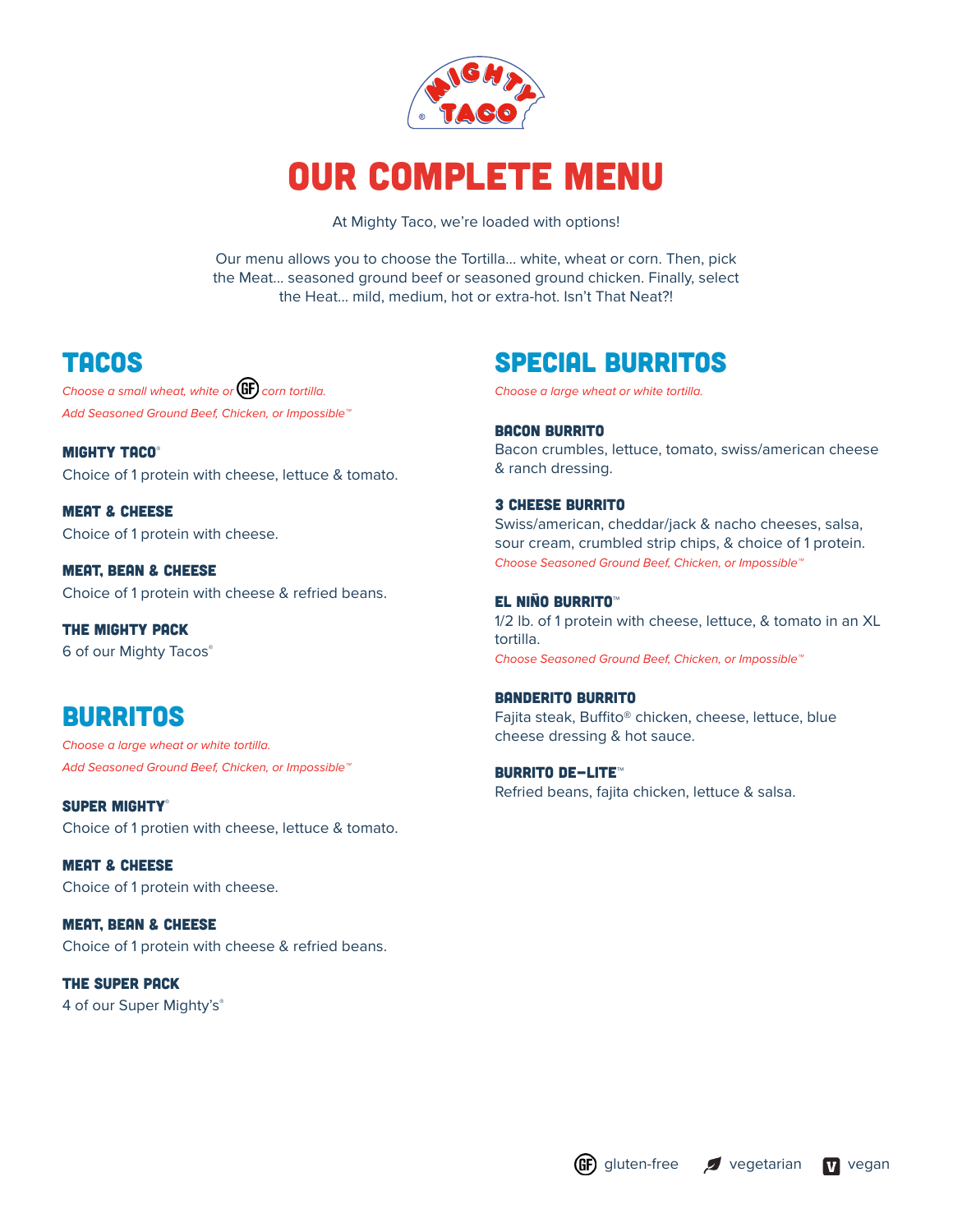

## Meatless

*Tacos: Choose a small wheat, white or* (GF) corn tortilla. *Burritos: Choose a large wheat or white tortilla.*

**MEATLESS MIGHTY TACO®** Refried beans, cheese, lettuce & tomato.

#### Meatless Super Mighty® Burrito

Refried beans, cheese, lettuce & tomato.

#### REFRIED BEANS & CHEESE TACO OR BURRITO

Mmmmmmm, beans & cheese. Say no more.

#### VEGGIES & CHEESE TACO OR BURRITO

3x the cheese, 2x the lettuce & tomato.

#### 3 CHEESE BEAN BURRITO

Refried Beans, Swiss/American, cheddar/jack, & nacho cheeses, salsa, sour cream & crumbled chips.

#### GARDEN BURRITO

Refried beans, lettuce, tomato, peppers & onions, jalapeño or mild banana peppers in an XL white tortilla.

### Mighty Q

Grill pressed quesadilla styled burrito. *Choice of large wheat or white tortilla. Add a dipper of Salsa, Nacho Cheese, Sour Cream, or Guacamole.*

#### mighty Q

Melted cheese, or melted cheese and your choice of Fajita Chicken, Fajita Steak, or Crumbled Bacon. Includes jalapeño or mild banana peppers and your choice of sauces.

#### 3 Cheese Q

3 melted cheeses, your choice of Seasoned Ground Beef, Chicken, or Impossible™ and a corn shell tucked inside. Includes jalapeño or mild banana peppers and your choice of sauces.

### FAJITAS

*Choose a small or large, wheat or white tortilla.* 

Fajita-style chicken or steak with Swiss/American cheese. Choose between lettuce and tomato, or peppers and onions.

### **BUFFITOS®**

Buffalo style chicken. *Choose a wheat or white tortilla.* 

#### SMALL BUFFITO®

Buffito® Chicken and lettuce, topped with blue cheese or ranch dressing.

#### Large Buffito®

Buffito® Chicken and lettuce, topped with blue cheese or ranch dressing.

#### NACHO BUFFITO®

With swiss/american cheese, nacho cheese, crumbled chips with blue cheese dressing.

#### MAX BUFFITO®

With lettuce topped with blue cheese or ranch dressing in an XL white tortilla.

### **MIGHTY BOWLITO! ®**

Seasoned Rice and your choice of protein, topped with choice of nacho cheese or shredded cheddar jack.

#### PROTEIN OPTIONS:

Seasoned Ground Beef Seasoned Ground Chicken Seasoned Ground Impossible<sup>™</sup> Fajita Steak Fajita Chicken Buffito® Chicken Refried Beans

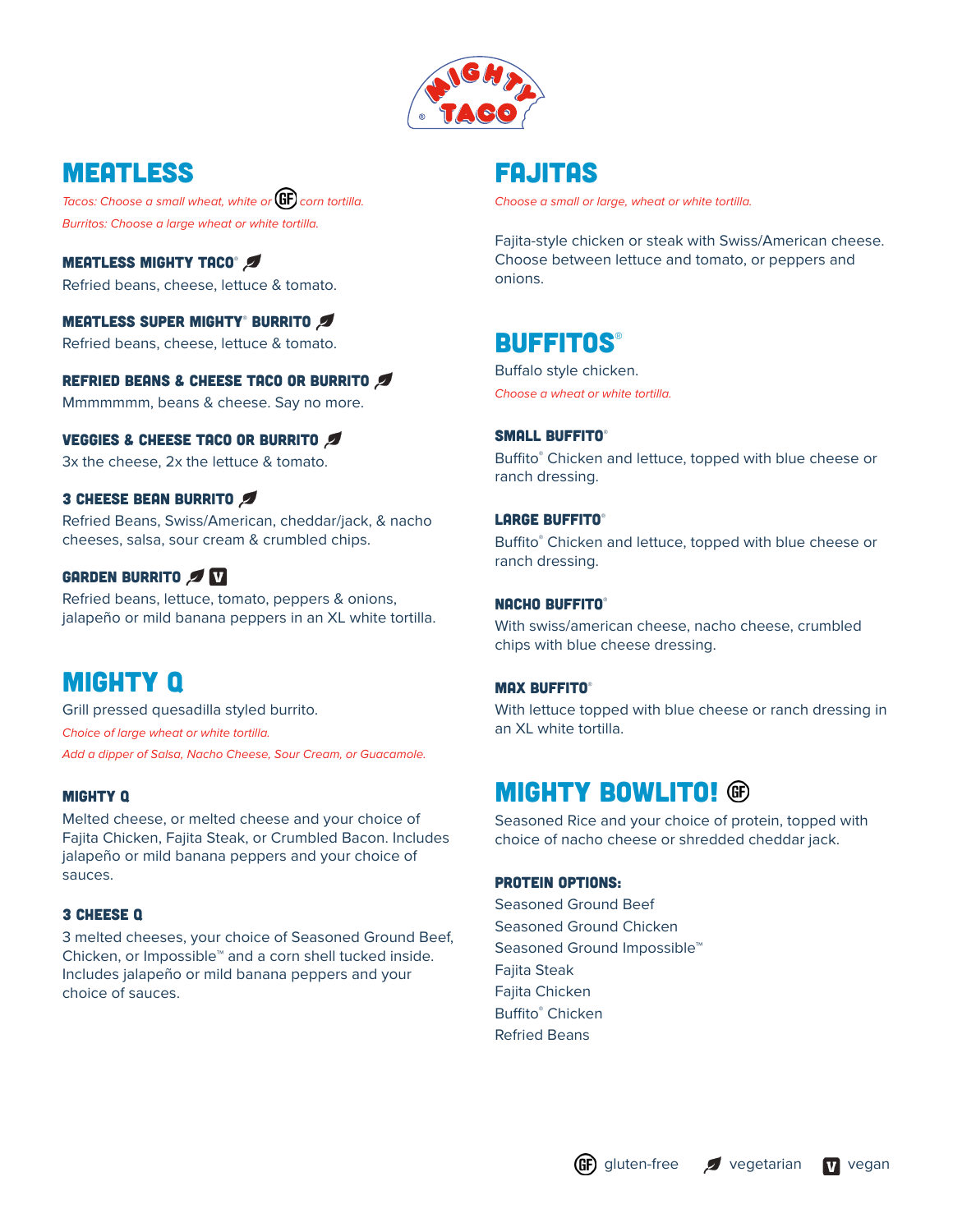

## Sides

BACON NACHOS (GF) Strip chips with nacho cheese and bacon crumbles.

### NACHOS DELUXE (GF)

Strip chips with your choice of Seasoned Ground Beef, Chicken, or Impossible™, nacho cheese, salsa, and sour cream.

### REFRIED BEANS (GF)

Our seasoned beans topped with cheddar/jack cheese.

### BEAN DIP (GF)

Strip chips with refried beans, nacho cheese, salsa,and lettuce.

#### Mighty cheddar-Jalapeño cruncher

Mild cheddar and other cheeses with jalapeño peppers in a crispy coated roll.

#### STRIP CHIPS (GF)

Our famous chips with your choice of nacho cheese, salsa, or guacamole.

### BOWL OF SEASONED RICE (GF)

You read that right. A bowl full of tasty rice.

### MEATLESS NACHOS (GF)

Strip chips topped with nacho cheese, salsa, and sour cream.

### **SALADS (G)**

*Choice of 1 meat on top of our fresh garden mix, fresh tomato, cheddar/ jack cheese & mild or hot peppers.*

#### Dressings:

Ranch, Blue Cheese, Lite Italian, Fat Free Raspberry Vinaigrette, or Salsa.

#### proteins:

Seasoned Ground Chicken, Seasoned Ground Beef, Seasoned Ground Impossible™, Fajita Steak, Fajita Chicken, Buffito™ Chicken.



Our fresh garden mix, fresh tomato, cheddar/jack cheese & mild or hot peppers & choice of dressing.

## **DESSERTS**

Did you leave room for something sweet? Good. Our fruit filled pastries and cookies will answer your craving.

apple hand pie Seasonal hand pie chocolate chip cookie chocolate fudge cookie